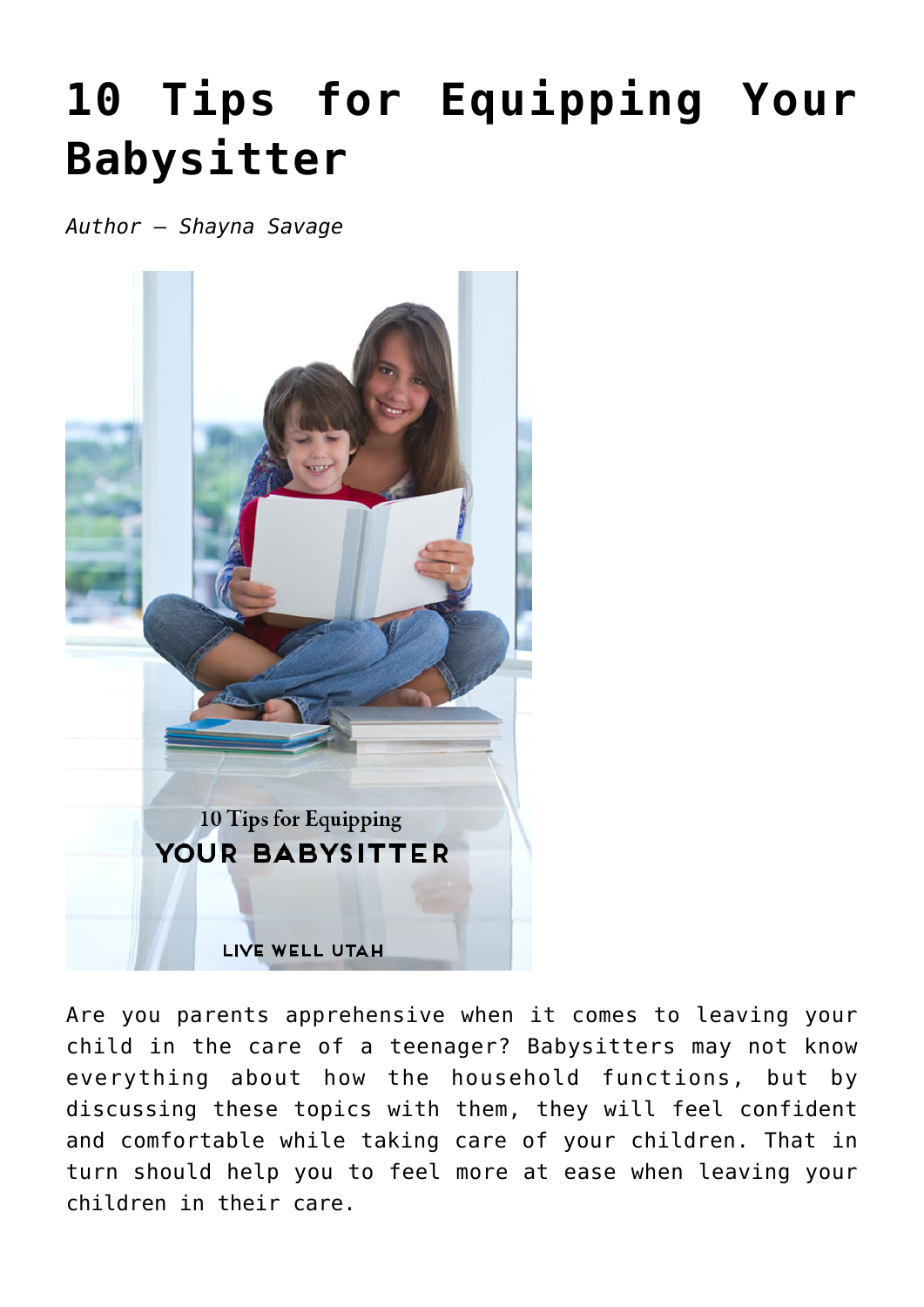- 1. **Where you are going and how to reach you at all times.** Simply knowing where you are and how to reach you will give a sitter a sense of confidence in knowing you can be reached if needed.
- 2. **When you expect to be back.** This helps the sitter in planning activities and entertaining the children and makes it so that what time you come back is not a guessing game.
- 3. **General** h**ouse** r**ules and** r**outines**. Include any limits on TV, computer use, video games, playing outside, etc. This gives the babysitter an idea of how the household works so that children aren't taking advantage of him or her.
- 4. **What meals and snacks t**o **feed the kids**. Although you may show the babysitters where the food is, some may feel apprehensive about what food they should use. Give ideas about what to feed your children.
- 5. **Let them know if the children have any allergies or medical issues**. If these issues could occur while the babysitter is around, make sure to write down how to handle them properly.
- 6. **What to do If the child needs discipline.** Let the sitter know your disciplining practices. This way the children don't get mixed messages when you aren't around.
- 7. **Specific hints for individual children**. Let the sitter know special things the children love, things that calm them, activities they enjoy doing, etc.
- 8. **Expectations you have for the babysitter.** Discuss such things as leaving the house with your child, driving with your child, whether the phone and visitors are off limits, etc.
- 9. **Emergency information**. Let them know under what circumstances to call 911 before contacting you. Write down the phone number and address of your home. Make a list that includes neighbors, friends, relatives and your doctor.
- 10. **Safety rules**. Not all sitters may know basic safety of